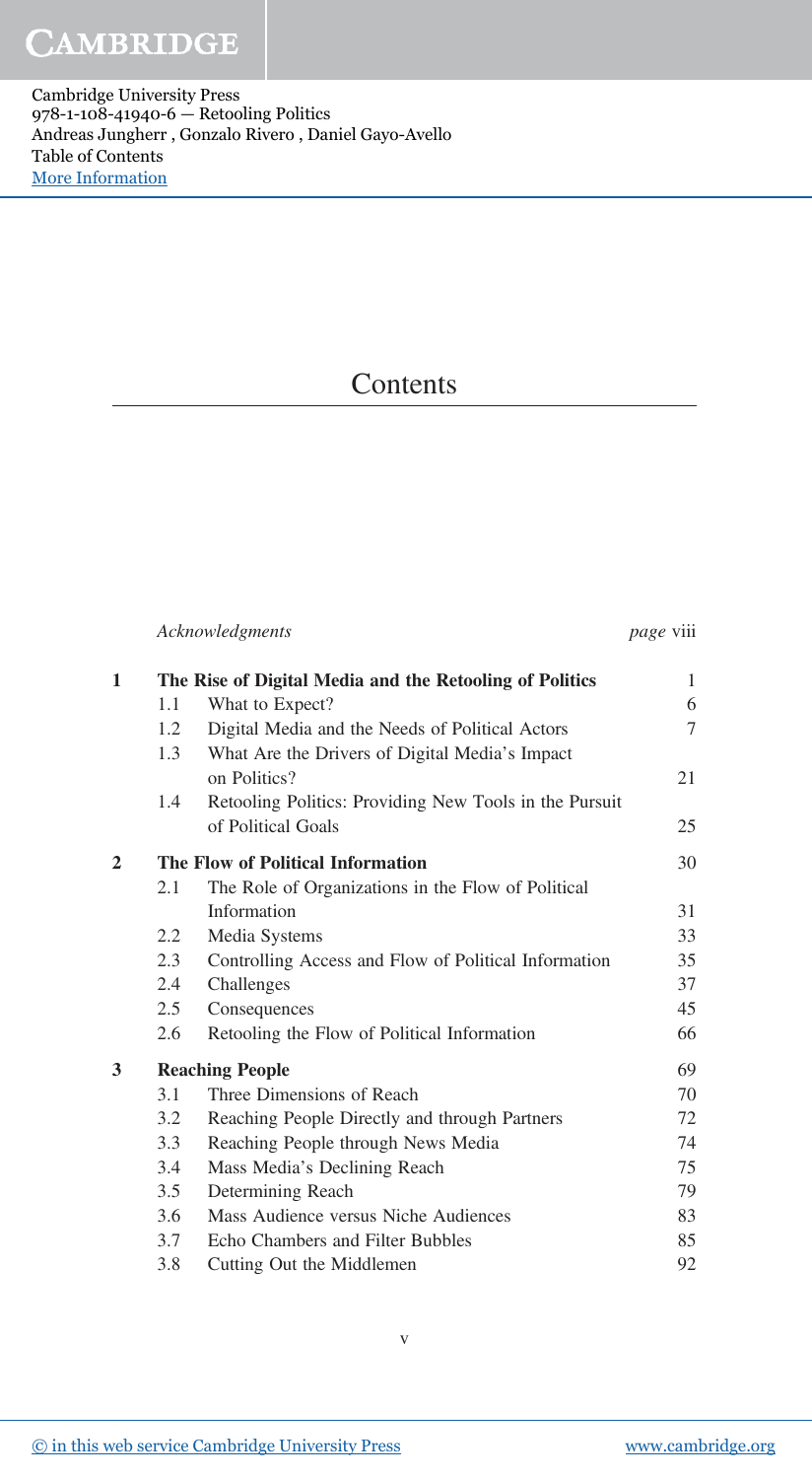| Vİ. |                                               | Contents                                                                                                                                                                                                                                                                                       |                                                      |
|-----|-----------------------------------------------|------------------------------------------------------------------------------------------------------------------------------------------------------------------------------------------------------------------------------------------------------------------------------------------------|------------------------------------------------------|
|     | 3.9<br>3.10                                   | The Reach of Disinformation<br>Retooling the Reach of Political Information                                                                                                                                                                                                                    | 95<br>100                                            |
| 4   | 4.1<br>4.2<br>4.3<br>4.4<br>4.5<br>4.6        | The Effects of Political Information<br>What Do We Know?<br>Why Should the Effects of Digital Media Be Different?<br>Effects on Individuals<br><b>Effects</b> on Society<br>Misreading the Effects of Digital Media<br>Coming to Terms with Limited and Contingent Effects<br>of Digital Media | 103<br>104<br>107<br>109<br>120<br>124<br>131        |
| 5   | 5.1<br>5.2<br>5.3<br>5.4<br>5.5               | <b>Digital Media and Collective Action</b><br>Two Types of Collective Dilemmas<br>The Organization of Protests<br><b>Counteracting Protests</b><br>The Social Side of Individual Decisions<br>Digital Media as a Strategic Tool                                                                | 132<br>134<br>136<br>144<br>149<br>156               |
| 6   | 6.1<br>6.2<br>6.3                             | <b>Changing Organizations</b><br>New Ways of Organizing in Politics<br>How Do Organizations Adapt?<br>New Ways of Organizing, New Ways of Running<br>Organizations                                                                                                                             | 158<br>161<br>170<br>177                             |
| 7   | 7.1<br>7.2<br>7.3<br>7.4<br>7.5<br>7.6<br>7.7 | <b>Data in Politics</b><br>Making Social Life Countable<br>Promises of Digital Data<br>Challenges of Digital Data<br><b>Extending Transparency</b><br>Manipulating Digital Metrics<br>Data-Driven Campaigning<br>Making Politics Countable                                                     | 179<br>181<br>184<br>187<br>192<br>194<br>198<br>210 |
| 8   | 8.1<br>8.2<br>8.3<br>8.4                      | <b>Digital Media and Democracy</b><br>Democracy as Delegation<br>Digital Media, Accountability, and Representation<br>Deepening Democracy<br>Digital Solutions and Non-digital Problems                                                                                                        | 212<br>216<br>220<br>226<br>234                      |
| 9   | 9.1<br>9.2                                    | <b>Digital Media in Politics</b><br>What Have We Learned?<br>Why Do We Keep Getting This Wrong?                                                                                                                                                                                                | 236<br>237<br>240                                    |